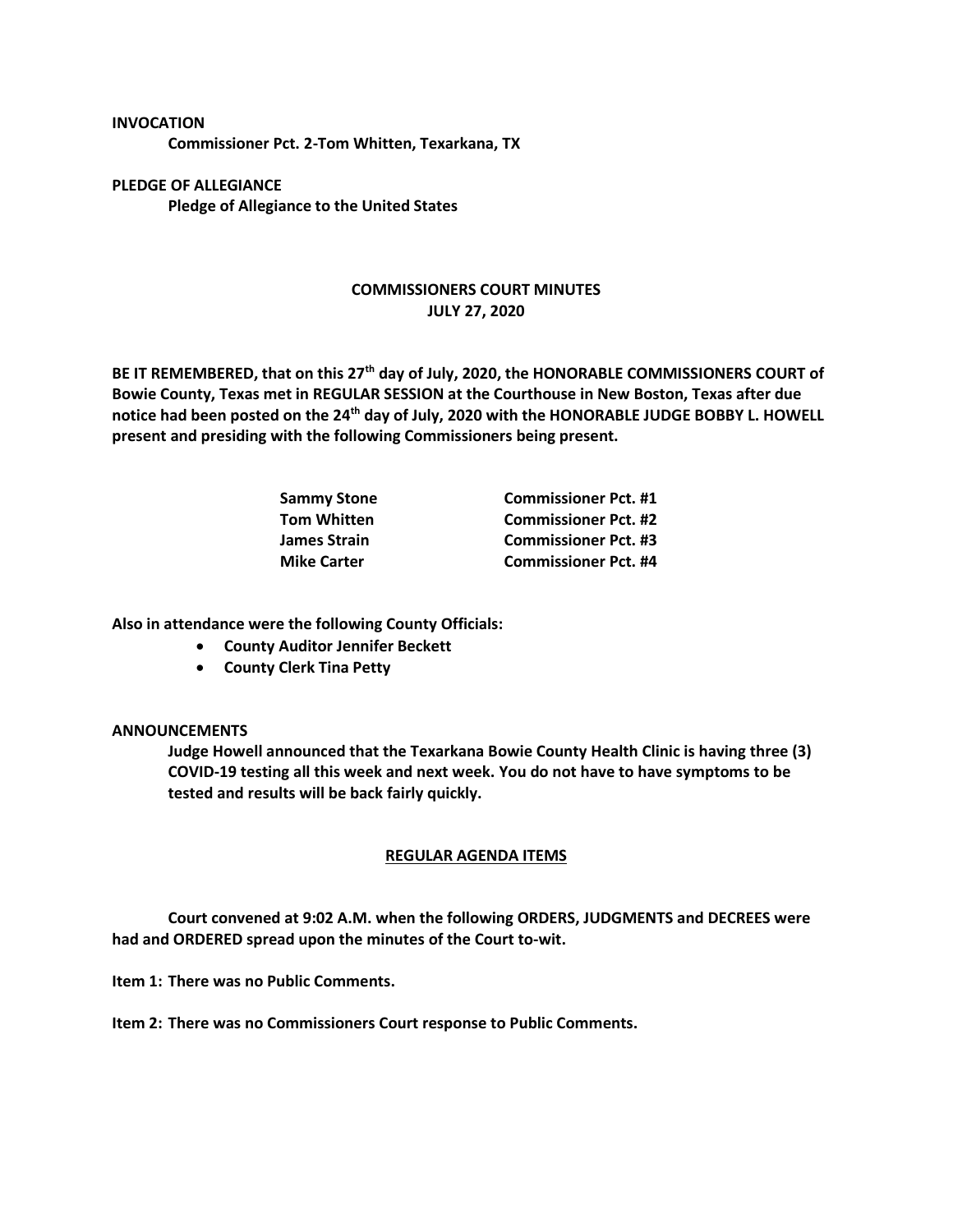- **Item 3: On this 27th day of July, 2020, a motion was made by Commissioner Sammy Stone and duly second by Commissioner Tom Whitten to approve directing the voter-approval tax rate be calculated up to and including 8% in the manner provided for a special taxing unit. Motion was put to a vote and three (3) Commissioners voted yes and one (1) Commissioner Mike Carter voted no. Motion carried.**
- **Item 4: On this 27th day of July, 2020, a motion was made by Commissioner James Strain and duly second by Commissioner Mike Carter to approve the Bowie County resolution for the 2021 Indigent Defense Improvement Grant Program. Motion was put to a vote and all Commissioners voted yes and none voted no. Motion carried.**
- **Item 5: On this 27th day of July, 2020, a motion was made by Commissioner Sammy Stone and duly second by Commissioner Mike Carter to approve the County Judge to sign for Bowie County to receive the Unclaimed Property Capital Credits for Counties. Motion was put to a vote and all Commissioners voted yes and none voted no. Motion carried.**
- **Item 6: On this 27th day of July, 2020, a motion was made by Commissioner Mike Carter and duly second by Commissioner James Strain to approve the Imposition of Optional Fees as required by the Texas Department of Motor Vehicles at the current rate. Motion was put to a vote and all Commissioners voted yes and none voted no. Motion carried.**
- **Item 7: On this 27th day of July, 2020, a motion was made by Commissioner James Strain and duly second by Commissioner Tom Whitten to appoint Vincent Nelson to the Bowie County Emergency Services District #6 Board of Directors to replace Paul Brantly. Motion was put to a vote and all Commissioners voted yes and none voted no. Motion carried.**
- **Item 8: On this 27th day of July, 2020, a motion was made by Commissioner Sammy Stone and duly second by Commissioner Tom Whitten to approve a contract with David Gipson to perform Septic Tank Inspections on behalf of Bowie County for a monthly fee of \$1,000.00 per month until the end of September 30, 2020. Mr. Gipson will maintain his State license and do the inspections promptly. Motion was put to a vote and all Commissioners voted yes and none voted no. Motion carried.**
- **Item 9: On this 27th day of July, 2020, a motion was made by Commissioner Mike Carter and duly second by Commissioner James Strain to approve the Treasurer's Investment Report as of June 30, 2020. Motion was put to a vote and all Commissioners voted yes and none voted no. Motion carried.**